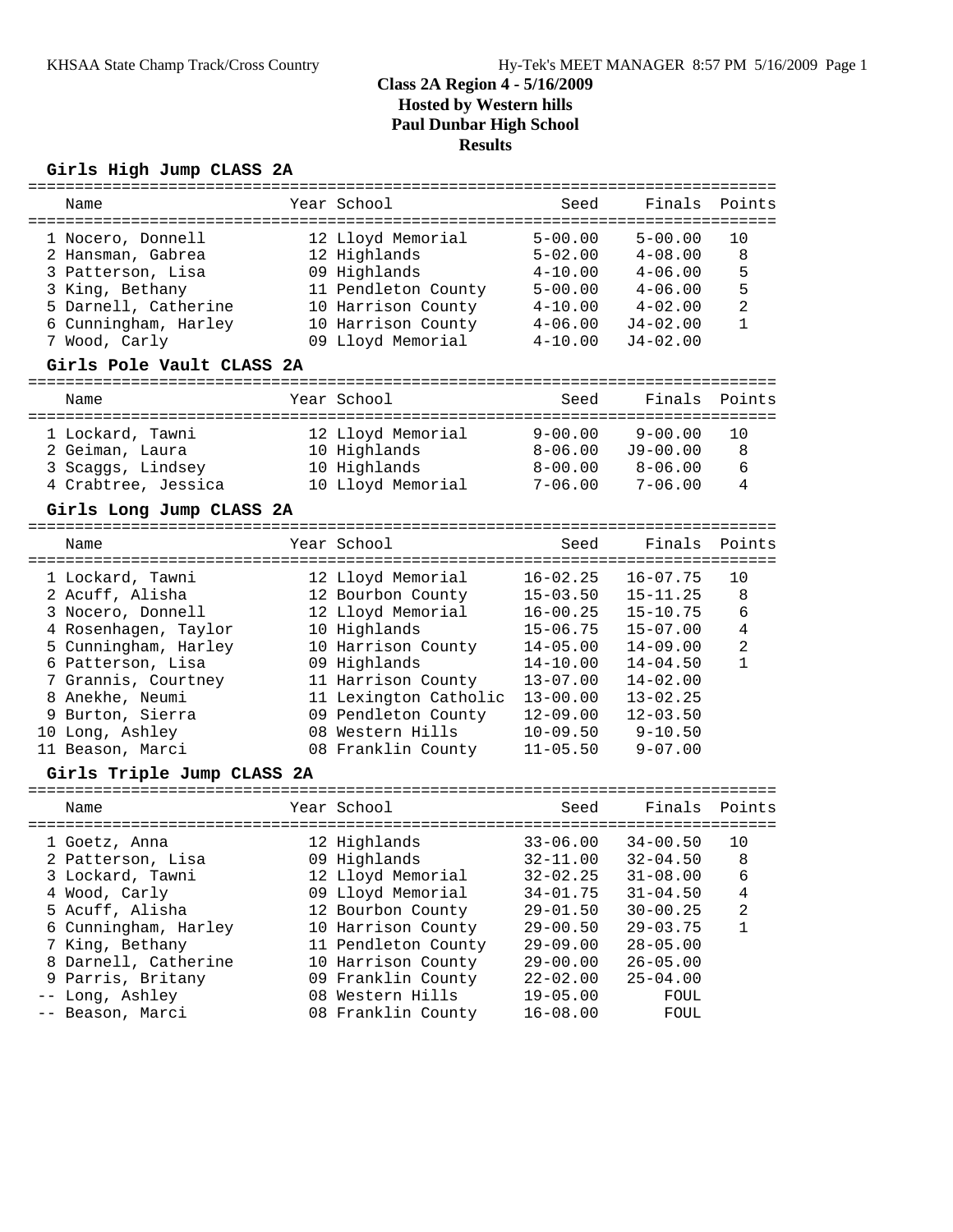### **Girls Shot Put CLASS 2A**

|   | Name                                     | Year School           | Seed         | Finals       | Points         |
|---|------------------------------------------|-----------------------|--------------|--------------|----------------|
|   | ------------------------------------     |                       | -----        |              |                |
|   | 1 Craig, Chelsea                         | 11 Franklin County    | $35 - 03.00$ | $32 - 03.00$ | 10             |
|   | 2 Amponsah, Elizabeth                    | 12 Franklin County    | $36 - 00.00$ | $31 - 05.00$ | 8              |
|   | 3 Molitor, Ashley                        | 12 Lloyd Memorial     | $32 - 06.00$ | $30 - 05.50$ | 6              |
|   | 4 Rudd, Shelby                           | 08 Lloyd Memorial     | $30 - 09.50$ | $29 - 04.00$ | $\overline{4}$ |
|   | 5 Ingram, Natosha                        | 09 Harrison County    | $28 - 07.00$ | $28 - 08.00$ | $\overline{a}$ |
|   |                                          |                       |              |              |                |
|   | 6 Holman, Swanice                        | 10 Harrison County    | $26 - 10.00$ | $27 - 04.75$ | $\mathbf{1}$   |
|   | 7 Anekhe, Neumi                          | 11 Lexington Catholic | $26 - 10.00$ | $27 - 03.50$ |                |
|   | 8 Rosenhagen, Taylor                     | 10 Highlands          | $28 - 03.00$ | $24 - 11.50$ |                |
| 9 | Patterson, Lisa                          | 09 Highlands          | $26 - 08.00$ | $24 - 04.25$ |                |
|   | 10 Robinson, Quinn                       | 10 Bourbon County     | $22 - 04.00$ | $20 - 02.00$ |                |
|   | 11 Leachman, Aja                         | 07 Western Hills      | $24 - 05.00$ | $19 - 07.50$ |                |
|   | 12 Steadman, Brittany                    | 11 Pendleton County   | $18 - 06.00$ | $18 - 09.25$ |                |
|   | 13 Daugherty, Danielle                   | 11 Pendleton County   | $16 - 07.50$ | $17 - 00.00$ |                |
|   | Girls Discus Throw CLASS 2A              |                       |              |              |                |
|   |                                          |                       |              |              |                |
|   | Name                                     | Year School           | Seed         | Finals       | Points         |
|   | =====================<br>1 Anekhe, Neumi | 11 Lexington Catholic | $62 - 09$    | $85 - 03$    | 10             |
|   | 2 Ingram, Natosha                        | 09 Harrison County    | $96 - 07$    | $84 - 03$    | 8              |
|   | 3 Rudd, Shelby                           | 08 Lloyd Memorial     | $76 - 10$    | $78 - 10$    | 6              |
|   |                                          |                       |              |              |                |
|   | 4 Robinson, Quinn                        | 10 Bourbon County     | $63 - 03$    | $73 - 08$    | $\overline{4}$ |
|   | 5 Watson, Sydney                         | 09 Highlands          | $79 - 10$    | $73 - 00$    | $\overline{a}$ |
|   | 6 Amponsah, Elizabeth                    | 12 Franklin County    | $84 - 03$    | $70 - 01$    | 1              |
|   | 7 Guethlein, Amanda                      | 11 Lloyd Memorial     | $69 - 10$    | $69 - 03$    |                |
|   | 8 Leachman, Aja                          | 07 Western Hills      | $60 - 01$    | $67 - 09$    |                |
|   | 9 Fritzsche, Ellie                       | 11 Highlands          | $72 - 05$    | $63 - 09$    |                |
|   | 10 King, Bethany                         | 11 Pendleton County   | $58 - 11$    | $61 - 10$    |                |
|   | 11 Novertne, Megan                       | 10 Harrison County    | $73 - 09$    | $59 - 07$    |                |
|   | 12 Craig, Chelsea                        | 11 Franklin County    | $74 - 02$    | $57 - 06$    |                |
|   |                                          |                       |              |              |                |
|   | 13 Steadman, Brittany                    | 11 Pendleton County   | $51 - 03$    | $55 - 06$    |                |
|   | Boys High Jump CLASS 2A                  |                       |              |              |                |
|   | Name                                     | Year School           | Seed         | Finals       | Points         |
|   | 1 Connelly, Alex                         | 10 Covington Catholic | $6 - 02.00$  | $6 - 02.00$  | 10             |
|   | 2 Hushebeck, Nick                        | 12 Covington Catholic | $6 - 00.00$  | $5 - 06.00$  | 8              |
|   | 3 Hughes, Grant                          | 09 Western Hills      | $5 - 00.00$  | $5 - 02.00$  | 6              |
|   |                                          |                       |              |              |                |
|   | 4 Towles, Patrick                        | 09 Highlands          | $5 - 02.00$  | $J5 - 02.00$ | 4              |
|   | 5 Smith, Parker                          | 10 Franklin County    | $5 - 02.00$  | $4 - 10.00$  | 2              |
|   | -- Greene, Clinton                       | 10 Pendleton County   | $5 - 08.00$  | ΝH           |                |
|   | -- Johnson, Charles                      | 11 Lloyd Memorial     | $5 - 08.00$  | ΝH           |                |
|   | -- Lackey, Aaron                         | 09 Franklin County    | $5 - 04.00$  | ΝH           |                |
|   | -- Gosney, Kyle                          | 11 Pendleton County   | $6 - 00.00$  | ΝH           |                |
|   | -- Neal, Shawn                           | 10 Harrison County    | $5 - 06.00$  | ΝH           |                |
|   | Boys Pole Vault CLASS 2A                 |                       |              |              |                |
|   | Name                                     | Year School           | Seed         | Finals       | Points         |
|   | 1 Ligas, Tony                            | 12 Lloyd Memorial     | $11 - 06.00$ | $11 - 06.00$ | 10             |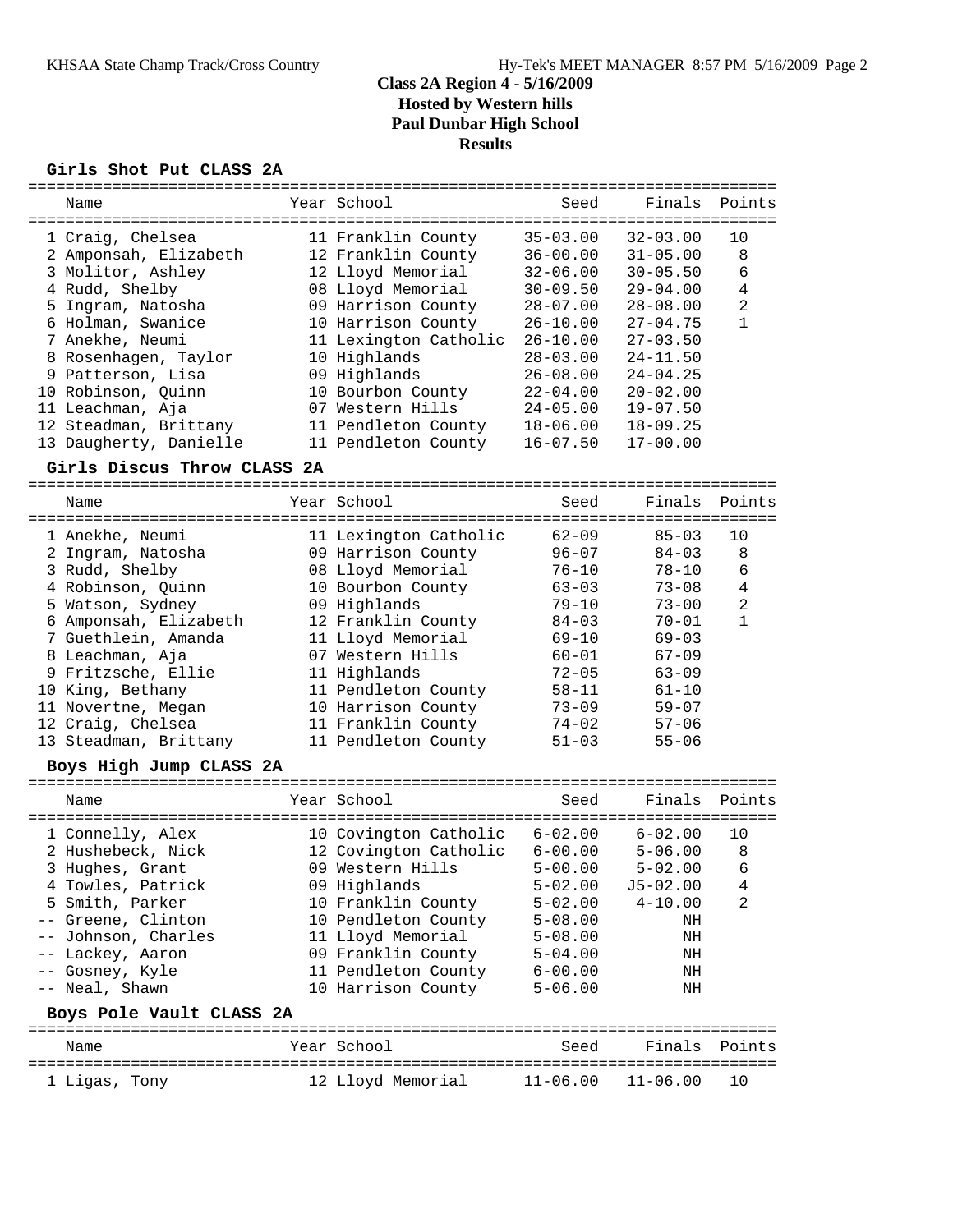#### **....Boys Pole Vault CLASS 2A**

| 2 Meier, Rob<br>3 Johnson, Charles<br>4 Etherton, Ryan<br>5 Stone, Michael                                                                                                                                                                                                                                         | 12 Covington Catholic<br>11 Lloyd Memorial<br>10 Highlands<br>12 Franklin County                                                                                                                                                                                                                                    | $9 - 00.00$<br>$10 - 06.00$<br>$9 - 06.00$<br>$9 - 00.00$                                                                                                                                                    | $10 - 06.00$<br>$10 - 00.00$<br>$9 - 06.00$<br>$8 - 06.00$                                                                                                                                                                                    | 8<br>6<br>4<br>2                                                 |
|--------------------------------------------------------------------------------------------------------------------------------------------------------------------------------------------------------------------------------------------------------------------------------------------------------------------|---------------------------------------------------------------------------------------------------------------------------------------------------------------------------------------------------------------------------------------------------------------------------------------------------------------------|--------------------------------------------------------------------------------------------------------------------------------------------------------------------------------------------------------------|-----------------------------------------------------------------------------------------------------------------------------------------------------------------------------------------------------------------------------------------------|------------------------------------------------------------------|
| Boys Long Jump CLASS 2A                                                                                                                                                                                                                                                                                            |                                                                                                                                                                                                                                                                                                                     |                                                                                                                                                                                                              |                                                                                                                                                                                                                                               |                                                                  |
| Name                                                                                                                                                                                                                                                                                                               | Year School                                                                                                                                                                                                                                                                                                         | Seed                                                                                                                                                                                                         | Finals                                                                                                                                                                                                                                        | Points                                                           |
| 1 Hushebeck, Nick<br>2 Maschinot, Connor<br>3 Drennan, John<br>4 Babbage, Brian<br>5 Neal, Steven<br>6 Perkins, Brett<br>7 Bell, William<br>8 Walker, Seydrick<br>9 Johnson, Charles<br>10 Razeeq, Dominique<br>11 Taylor, Shawn<br>12 Oldham, Glen<br>13 McAlmond, Clayton<br>14 Booth, Cameron<br>15 Price, Marc | 12 Covington Catholic<br>10 Covington Catholic<br>11 Highlands<br>09 Lexington Catholic<br>12 Harrison County<br>11 Harrison County<br>10 Franklin County<br>12 Lloyd Memorial<br>11 Lloyd Memorial<br>11 Western Hills<br>11 Pendleton County<br>10 Franklin County<br>09 Bourbon County<br>12 Holmes<br>09 Holmes | $22 - 03.00$<br>$21 - 06.00$<br>$20 - 03.00$<br>$18 - 00.00$<br>$18 - 02.00$<br>$18 - 04.00$<br>$17 - 03.00$<br>$18 - 09.00$<br>$18 - 11.00$<br>$17 - 02.00$<br>$15 - 07.00$<br>$16 - 08.50$<br>$11 - 10.00$ | $21 - 00.50$<br>$20 - 03.50$<br>$18 - 11.50$<br>$18 - 05.00$<br>$J18 - 05.00$<br>$18 - 04.00$<br>$17 - 10.25$<br>$17 - 05.00$<br>$17 - 03.75$<br>$16 - 09.50$<br>$16 - 06.50$<br>$16 - 02.50$<br>$16 - 00.00$<br>$15 - 10.00$<br>$14 - 09.75$ | 10<br>8<br>6<br>$\overline{4}$<br>$\overline{a}$<br>$\mathbf{1}$ |
| Boys Triple Jump CLASS 2A<br>Name                                                                                                                                                                                                                                                                                  | Year School                                                                                                                                                                                                                                                                                                         | Seed                                                                                                                                                                                                         | Finals                                                                                                                                                                                                                                        | Points                                                           |
| 1 Cahill, Ryan<br>2 Neal, Steven<br>3 Hushebeck, Nick<br>4 Bell, Josh<br>5 Perkins, Brett<br>6 Razeeq, Dominique<br>7 Fennell, Tyler<br>8 Gomez, Joseph<br>9 Johnson, Charles<br>10 Spence, Jacob<br>11 Young, Anthony<br>12 Walker, Seydrick<br>Boys Shot Put CLASS 2A                                            | 11 Covington Catholic<br>12 Harrison County<br>12 Covington Catholic<br>12 Western Hills<br>11 Harrison County<br>11 Western Hills<br>11 Highlands<br>08 Bourbon County<br>11 Lloyd Memorial<br>10 Pendleton County<br>10 Pendleton County<br>12 Lloyd Memorial                                                     | $41 - 11.00$<br>$38 - 06.00$<br>$41 - 05.00$<br>$38 - 02.00$<br>$36 - 06.00$<br>$36 - 04.00$<br>$37 - 02.00$<br>$36 - 00.50$<br>$36 - 08.00$<br>$34 - 09.00$<br>$33 - 00.25$<br>$34 - 04.50$                 | $41 - 00.00$<br>$40 - 05.50$<br>$40 - 04.75$<br>$38 - 10.00$<br>$37 - 06.50$<br>$37 - 03.75$<br>$37 - 02.00$<br>$36 - 05.00$<br>$35 - 04.50$<br>$34 - 06.50$<br>$33 - 10.50$<br>$32 - 11.00$                                                  | 10<br>8<br>6<br>$\overline{4}$<br>$\overline{a}$<br>$\mathbf{1}$ |
| Name                                                                                                                                                                                                                                                                                                               | Year School                                                                                                                                                                                                                                                                                                         | Seed                                                                                                                                                                                                         | Finals                                                                                                                                                                                                                                        | Points                                                           |
| 1 Schadler, Chad<br>2 Hogue, David<br>3 Letton, Will<br>4 Lucas, Austin<br>5 Holbrook, Ken<br>6 Smith, Mark<br>7 Carroll, Dave<br>8 Drifmeyer, Alex                                                                                                                                                                | 12 Covington Catholic<br>11 Highlands<br>12 Lexington Catholic<br>10 Harrison County<br>10 Western Hills<br>12 Covington Catholic<br>11 Lloyd Memorial<br>11 Lloyd Memorial                                                                                                                                         | $45 - 07.00$<br>$43 - 07.00$<br>$42 - 00.00$<br>$38 - 06.00$<br>$41 - 11.50$<br>$42 - 00.50$<br>$38 - 03.50$<br>$38 - 07.00$                                                                                 | $44 - 07.50$<br>$44 - 02.50$<br>$44 - 00.50$<br>$43 - 08.25$<br>$43 - 04.00$<br>$42 - 05.50$<br>$40 - 02.75$<br>$38 - 08.75$                                                                                                                  | 10<br>8<br>6<br>4<br>2<br>$\mathbf{1}$                           |